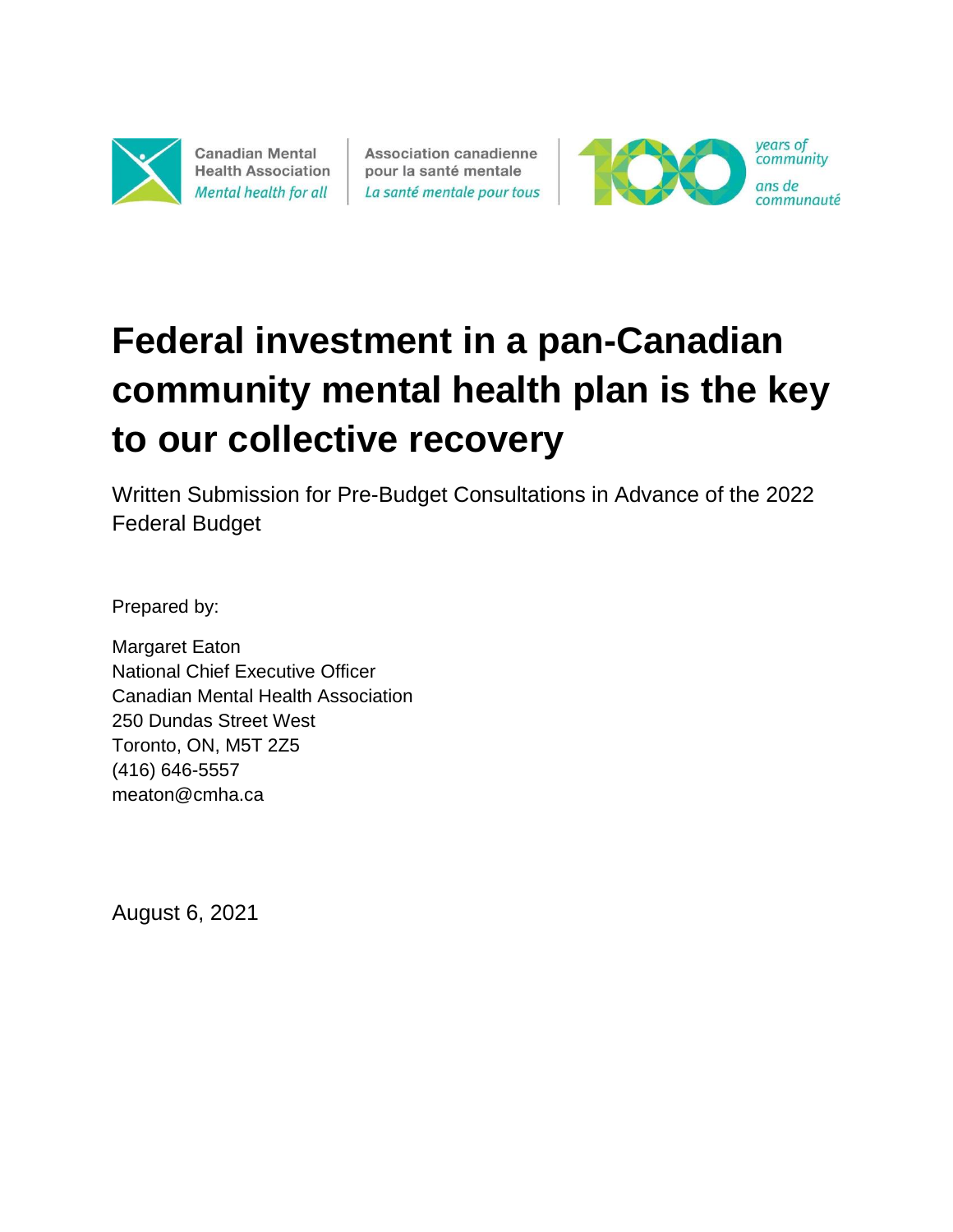#### **Recommendations**

**Recommendation 1: That the government directly invest \$57 million in core community mental health services and programs in order to ensure that all Canadians have access to the care they need, no matter where they live.**

**Recommendation 2: That the government increase investments in supportive housing for people with mental illnesses and substance use problems in order to ensure that they have safe places to live as they recover.** 

**Recommendation 3: That the government increase investments in Indigenous-led mental health in order to advance reconciliation and help Indigenous communities recover.**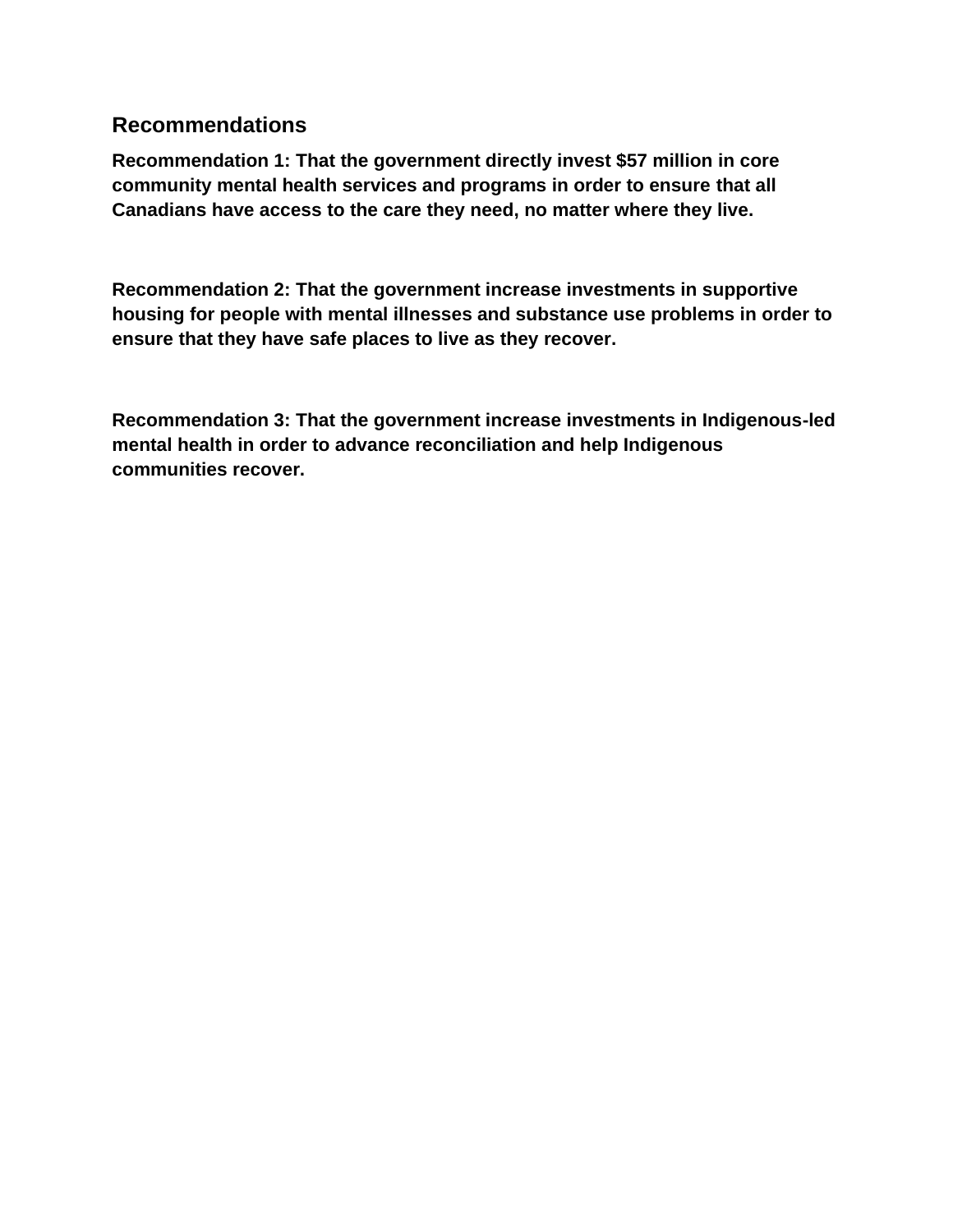### **Introduction**

The pandemic has had a devastating and lasting impact on the mental health of Canadians. Extended isolation, economic insecurity, fear of infection, and the loss of life and a sense of normalcy have highlighted long-standing gaps in a mental healthcare system in desperate need of investment and reform.

Our research has consistently shown that Canadians who were vulnerable and marginalized before COVID-19 have been disproportionately impacted during the pandemic:

- 70% of school-aged children, and 66% of pre-school aged children have experienced a deterioration in their mental health.
- The mental health of Indigenous people, 2SLGBTQQIA+ people, women, and people with disabilities has deteriorated since the onset of the pandemic.
- Suicidal thoughts and feelings remain elevated.

# **Canadians require timely access to care and treatment in their own communities in order to recover from mental illnesses and substance use problems. To ensure this, we need strong federal leadership.**

Community mental health supports and services are necessary to help communities address a wide range of mental health and substance use problems. These include programs for mental illness prevention and mental health promotion, as well as direct services such as counseling, substance use treatment, peer support, housing services and case management.

However, since these critical supports are often delivered outside of hospitals and physicians' offices, they are not considered 'medically necessary' under the *Canada Health Act,* and, as such, are excluded from federal health transfers.

While there have been significant investments in community mental health at both the provincial and federal levels since the pandemic began, the reality is, they haven't moved the needle enough.

On their own, the provinces and territories do not have the fiscal capacity to make the immediate investments in mental health that every community needs.

While recent government investments have also targeted the social determinants of health, much more funding and work is needed to ensure that all Canadians have access to well-paying jobs, safe and affordable places to live, childcare, education and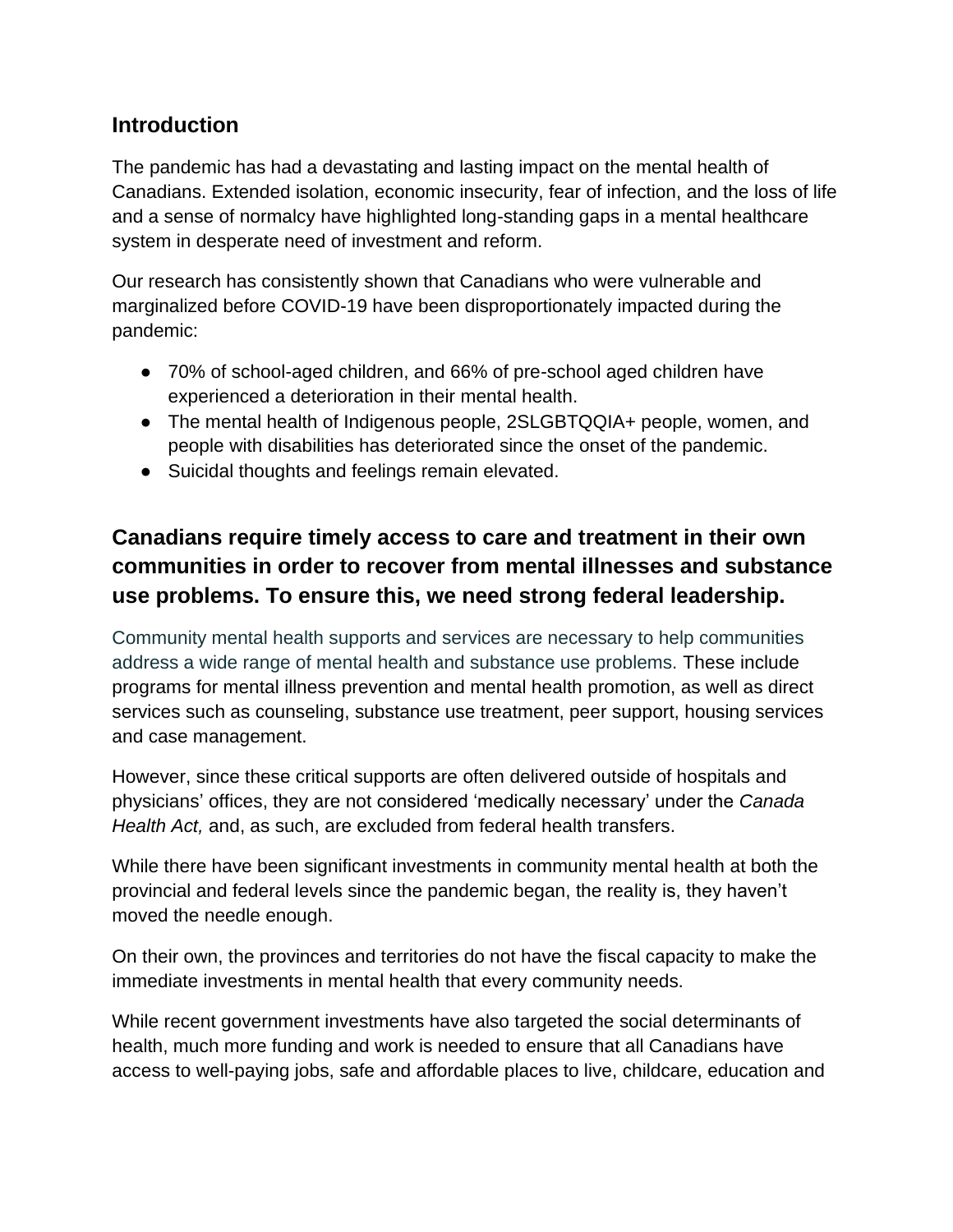skills training, and much more. All of these factors have an enormous effect on mental health.

Making meaningful progress on mental health will require federal leadership. Only the federal government has the responsibility and capacity to transform the mental health system in a fundamental way.

CMHA believes the path forward is a pan-Canadian plan to invest directly in communities — not only to treat Canadians with mental illnesses where they live, but also to prevent mental health crises in the first place.

# **Recommendation 1: That the government directly invest \$57 million in core community mental health services and programs in order to ensure that all Canadians have access to the care they need, no matter where they live.**

As the most established, most extensive community mental health organization in Canada, CMHA serves over 1.3 million people with front-line community-based mental health supports and education programs. With a presence in more than 330 communities, across every province and one territory, CMHA is well-positioned to provide immediate, evidence-based mental health support at the community level where people need it most.

CMHA is often the first point of contact and last line of defense for people with mental illnesses and substance use problems, but funding shortages have led to long wait lists for many of our services. Our branches are simply unable to meet the high demand.

#### **a. CMHA calls for a direct investment of \$50M over three years to sustain and scale access to critically needed community mental health services that are currently underfunded.**

CMHA programs keep people connected to their communities, save taxpayer dollars and reduce the burden on acute care. The mental health promotion and mental illness prevention programs we offer help avert crises while producing cost savings for the healthcare system.

Although some of our services have been interrupted or closed due to the pandemic, many have gone virtual. This has increased access for those who have the necessary technology, while reducing access for those who lack technological resources, including people who are experiencing homelessness or have other barriers to technology.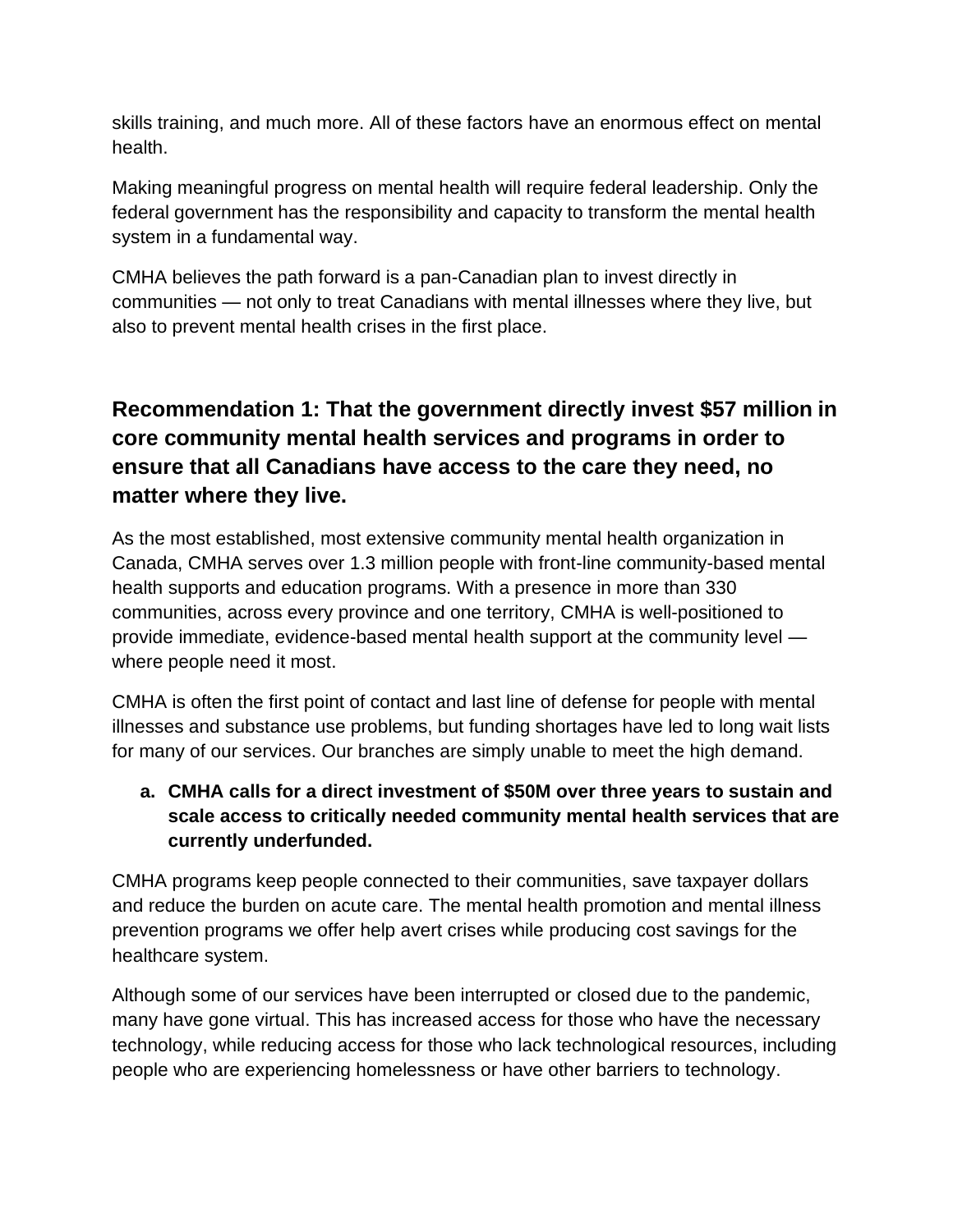CMHA can quickly scale up these proven programs in both English and French to reach millions of vulnerable people, including children and youth, older adults, Indigenous peoples, students, and first responders, who have worked tirelessly on the front lines of the pandemic.

#### **b. CMHA calls for a \$5M investment to scale** *Resilient Minds,* **a program for – and led by – firefighters to make it accessible for all first responders and front-line health service providers**.

*Resilient Minds* has helped hundreds of firefighters develop strategies to mitigate or manage trauma and psychological distress, resulting in teams that are better informed and healthier. All participants report that they know more about psychological traumas and disorders and learned better ways to manage stress and increase resilience.

An investment of \$5M would make the program available to an additional 10,000 firefighters, first responders and front-line workers, including paramedics, nurses, doctors, long-term care staff, police, and others who are at great risk of anxiety, depression, PTSD and suicide.

First responders and front-line workers currently lack accessible and peer-based mental health supports. Immediate investment is needed to give them the skills and tools to manage the mental health effects of the pandemic, both now and into the future.

#### **c. CMHA calls for a \$2M investment to scale up** *Recovery Colleges* **to be accessible across the country***.*

Recovery Colleges are innovative learning centres where anyone can gain knowledge and develop new skills and social connections that promote recovery. These programs demonstrate a positive impact on recovery, well-being and quality of life, social relations, internalized stigma and discrimination, employment and community activities. They also reduce healthcare costs and service use.

Led by mental health practitioners and peers with lived experience, the program helps people rediscover passions and meaning in life. A \$2M investment would build the capacity of the existing 24 Recovery Colleges operated by CMHA and allow us to launch 14 new Recovery Colleges across the country, reaching an additional 10,000 people. When the need for mental healthcare increased exponentially during the COVID-19 pandemic, CMHA delivered Recovery College courses virtually, which made the program more accessible and allowed a greater number of participants to enroll.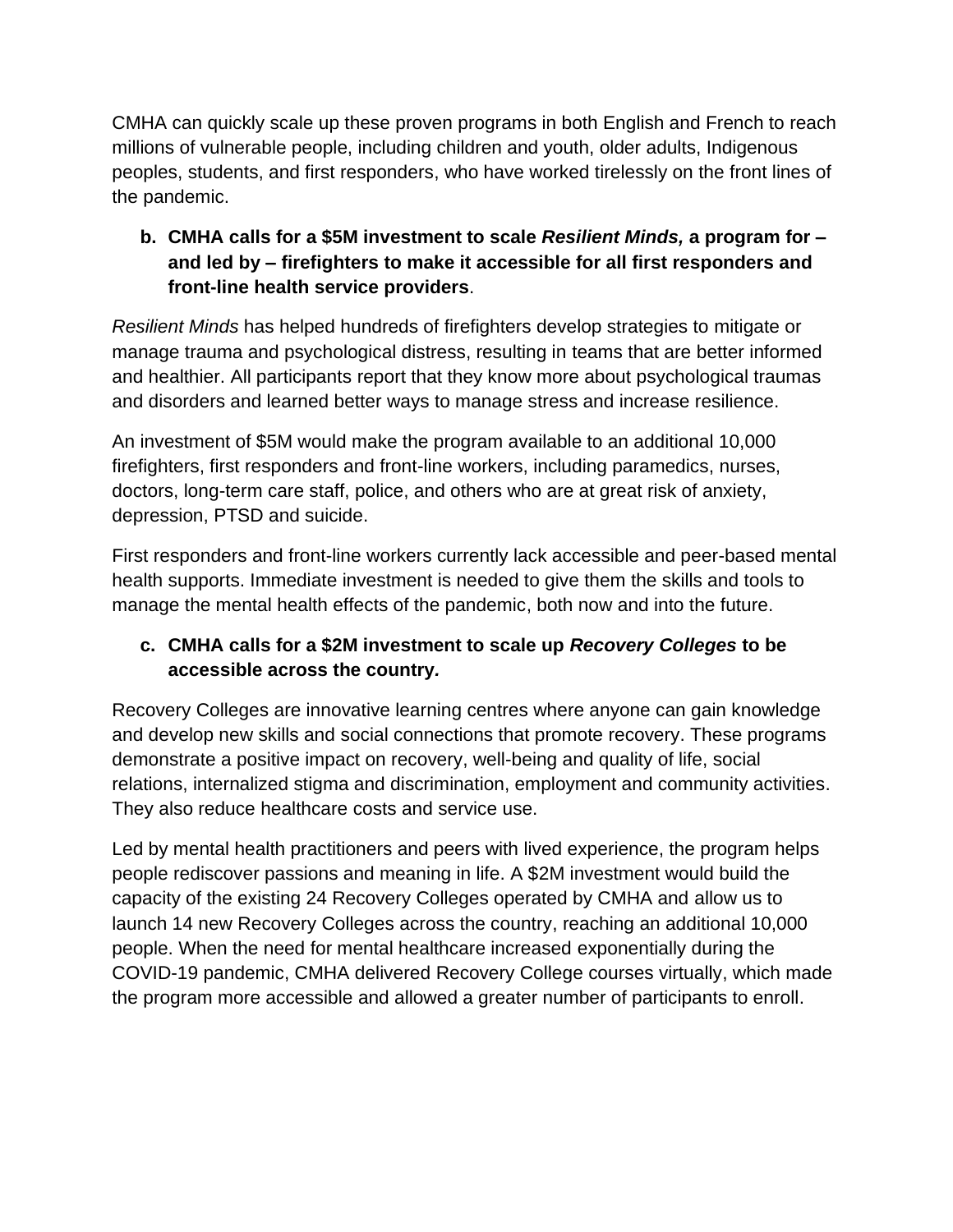# **Recommendation 2: That the government increase investments in supportive housing for people with mental illnesses and substance use problems in order to ensure that they have safe places to live as they recover.**

Safe and affordable housing is required for good mental health. It reduces stress and promotes recovery, leading to better overall health outcomes.

Those experiencing mental health and substance use problems are at heightened risk of housing insecurity; an estimated 25-50 per cent of those experiencing homelessness have a mental health condition. High rents and a shortage of housing in many communities across Canada have critically reduced access to affordable housing; and the pandemic has made access to affordable and suitable housing even more challenging.

Additional investment in housing that builds on existing federal supports and commitments is needed with a focus on access to supportive housing — a model which combines access to affordable units with intensive coordinated services. For example, it would include rental supplements/allowances and case management, counselling, assistance with medication, and life skills training.

#### **CMHA calls for:**

- Capital for construction and operation of 50,000 **supportive housing units** over a decade.
- Construction and acquisition of a minimum of 300,000 units of **deeply affordable non-market, co-op and non-profit housing over a decade.**
- Creation of a **residential tenant support benefit.**
- Implementation of an **urban, rural and northern Indigenous housing strategy** that has both dedicated investments and an Indigenous-led governance structure.

# **Recommendation 3: That the government increase investments in Indigenous-led mental health in order to advance reconciliation and help Indigenous communities recover.**

CMHA is committed to supporting reconciliation with Indigenous peoples through the implementation of all Calls to Action from the Truth and Reconciliation Commission. This begins with ensuring that Indigenous people in Canada have access to the same level of mental healthcare as non-Indigenous people.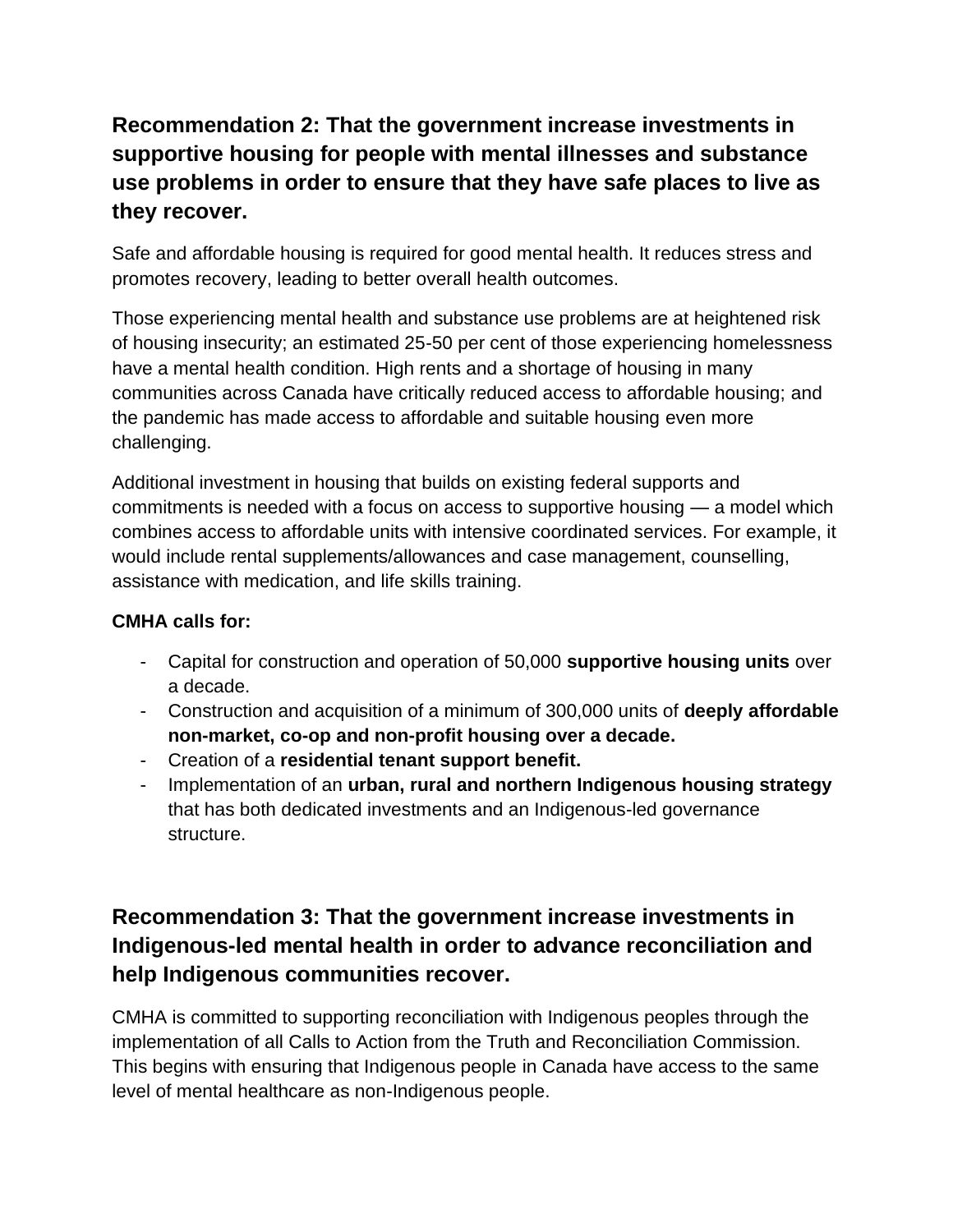The intergenerational trauma resulting from the residential school system is felt acutely within many communities, where suicide rates impact Indigenous peoples at a rate three times higher than non-Indigenous Canadians. Communities continue to contend with the grief and trauma of losing thousands of Indigenous women and girls who have gone missing or been murdered, and Indigenous children continue to be overrepresented in Canada's child welfare system, despite the known mental health impacts of separating children from their families.

Furthermore, a lack of access to clean water, health and mental health care, employment, education and safe housing are part of the daily psychological stresses and human rights violations that many Indigenous communities in Canada experience.

While investments have been made in Indigenous mental health, there remains a significant need for culturally safe and trauma-informed mental health services delivered by Indigenous people. Specifically, there has been a lack of comprehensive and targeted investment in substance use supports for Indigenous peoples. Research shows that the opioid crisis has had a disproportionate impact on Indigenous peoples, and that the impact has worsened over the course of the pandemic.

#### **CMHA calls for:**

- Increased support for **Indigenous-led, culturally safe, mental health programs and services,** rooted in Indigenous healing practices, land-based healing and the principle of self-determination
- Ensuring all programming is guided by the *First Nations Mental Wellness Continuum Framework.*
- Establishing permanent program funding for the delivery of **land-based, traumainformed, community addictions care** for Indigenous peoples.
- Increasing targeted investment in the **mental health and substance use workforce** serving Indigenous communities.
- Doubling the current budget of the *Aboriginal Health Human Resources Initiative.*

## **Conclusion**

By increasing direct investment in community mental health services, the federal government has the potential to transform Canadian society.

Indigenous, racialized, 2SLGBTQQIA+, and other vulnerable people experience disproportionate mental health challenges and higher barriers to accessing care. The